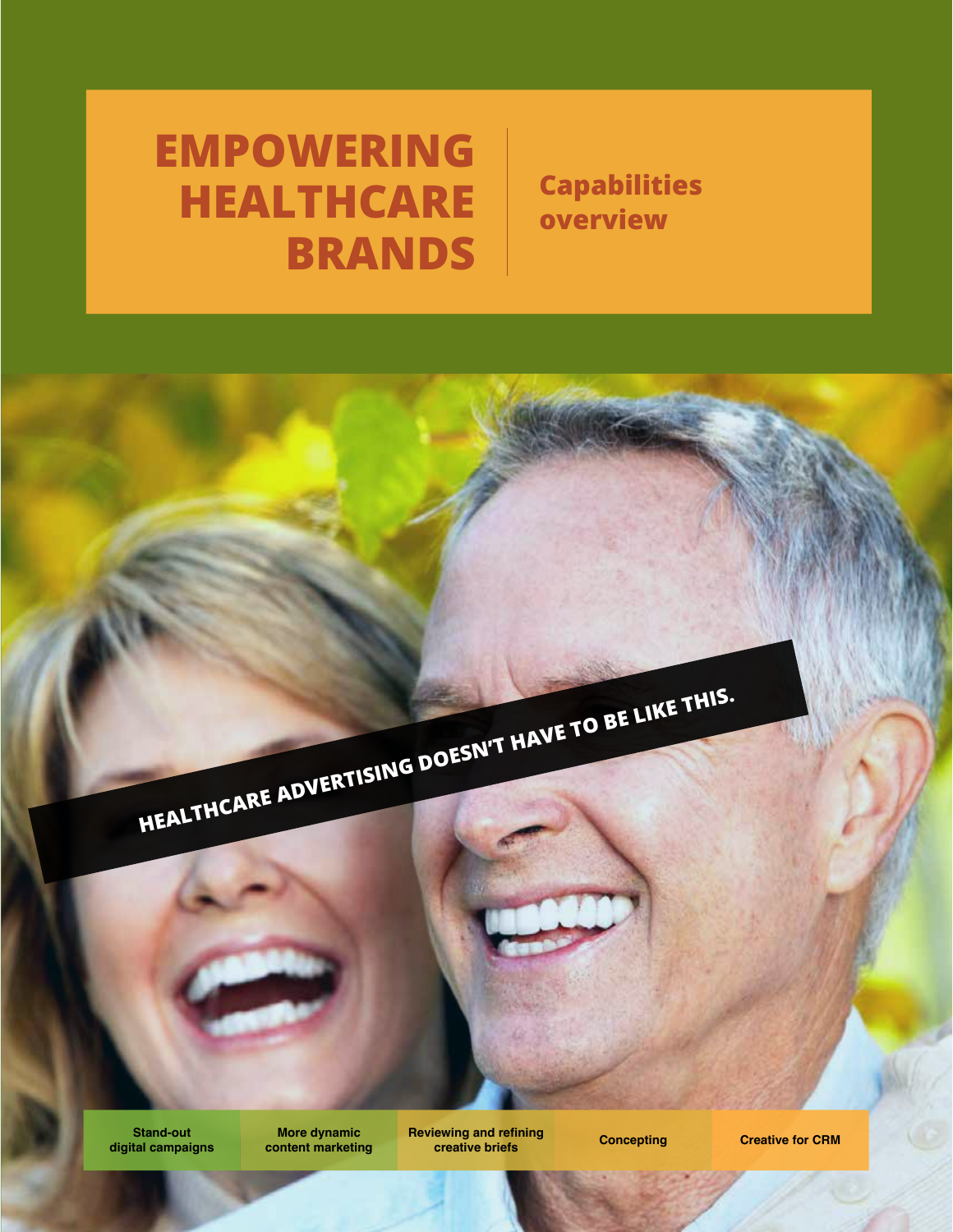## **The Challenge for Healthcare Marketers:**

Whether developing content for a digital marketing campaign, a CRM initiative, or simply refreshing a longrunning campaign, you're under a lot of pressure. Generating creative content that resonates with your audience can be difficult, but it's more than that. You need creative content that's compelling enough to cut through the clutter. And in the healthcare industry there's a lot of clutter.

To achieve this, healthcare brands need to stop living in the shadows and hiding behind conservative approaches. Otherwise, consumers will continue to see little difference among providers, treatment options, or insurance plans.

What's needed is bold new creative thinking.

To help healthcare marketers meet this challenge, Kotler Marketing Group has partnered with a creator of several of the more memorable and game-changing industry campaigns of recent decades, Noel Ritter. Noel brings over 30 years of experience as an award-winning creative director, art director, and writer. His work has been highlighted in *Ad Week, Ad Age, Brand Week*, and even on *The Tonight Show with Jay Leno*. His creative effort and process were also featured on NPR. And among others, his work has been recognized by: *The One Show, The Kelley Awards, the Caples, Print* (mag.), and MOMA. And once even gave a talk to a guy named TED.

Kotler Marketing has worked with Noel to systematize his creative process – the same one that delivered Abraham Lincoln and a Beaver as dream characters for the sleep aid, Rozerem, as well as the iconic GEICO Cavemen spots. The creative constructs Noel used to develop these campaigns are simple, repeatable, and can breathe life into categories once thought to be unpleasant, dull, or even scary to consumers.

**At the present time we are offering healthcare industry clients two different ways to engage Noel on their creative efforts:**

# **Creative Ideas & Concepts**

Healthcare creative often suffers from the same staid and uninspiring constructs: smiling seniors on a tandem bike, smiling doctors, smiling caregivers hovering over a smiling patient – with support copy alluding to a happier life. Maybe not the stand-out material your audience relates to? We can help you solve your creative challenges.

Our rapid process, led by someone with a track record of breaking through the clutter with meaningful and distinctive concepts, design work, and copy, will increase awareness, engagement, and strengthen brand equity.



#### **WHAT YOU GET:**

There always has been and always will be a need to find new, and unexpected ways of communicating with your audience. Obviously, the channels you choose are very important. However, even more crucial is what you say to get, and keep, an audience's attention once your message reaches them.